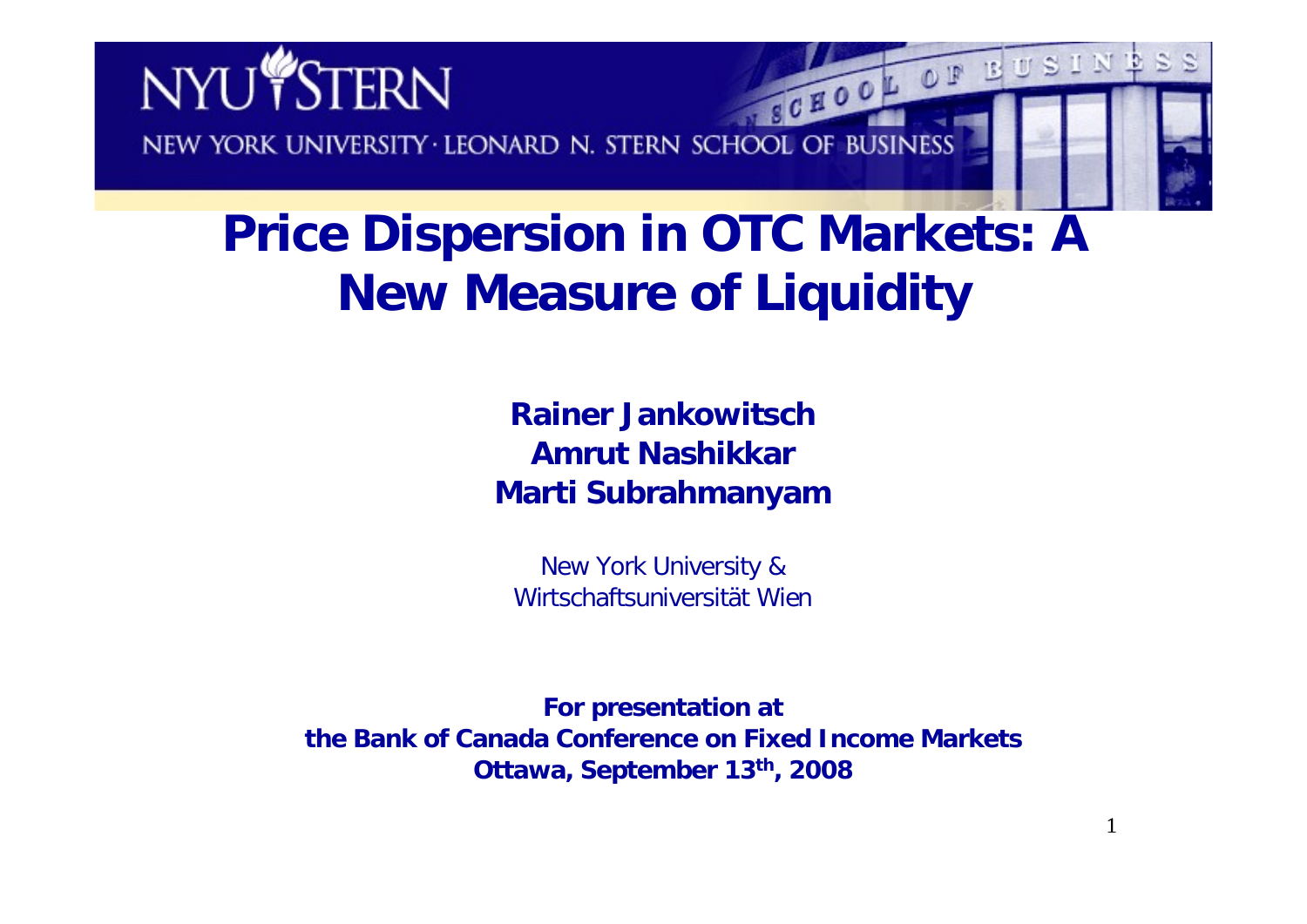# **Outline**

# **Research problem** Theoretical model Data description **Results**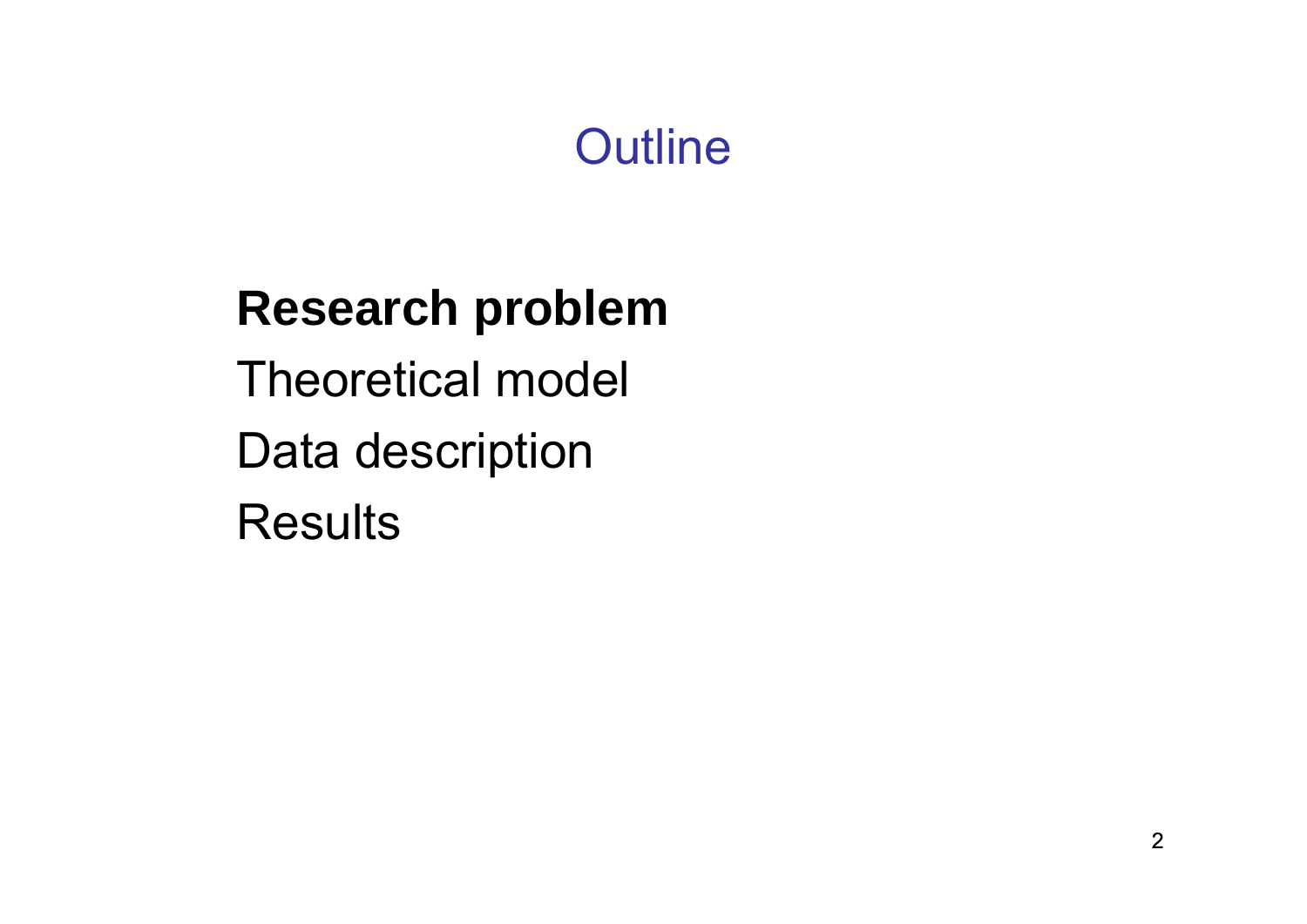# Microstructure of OTC markets

- Importance of over-the-counter (OTC) markets: Real estate, bond (Treasury and corporate), most new derivative markets etc.
- Microstructure of OTC markets is different from exchangetraded (ET) markets.
- Lack of a centralized trading platform: Trades are result of bilateral negotiations  $\rightarrow$  Trades can take place at different prices at the same time.
- Search costs for investors and inventory costs for brokerdealers (and information asymmetry).
- Challenges of assembling market-wide data.
- • Important issues of illiquidity, in crises such as the present credit crisis.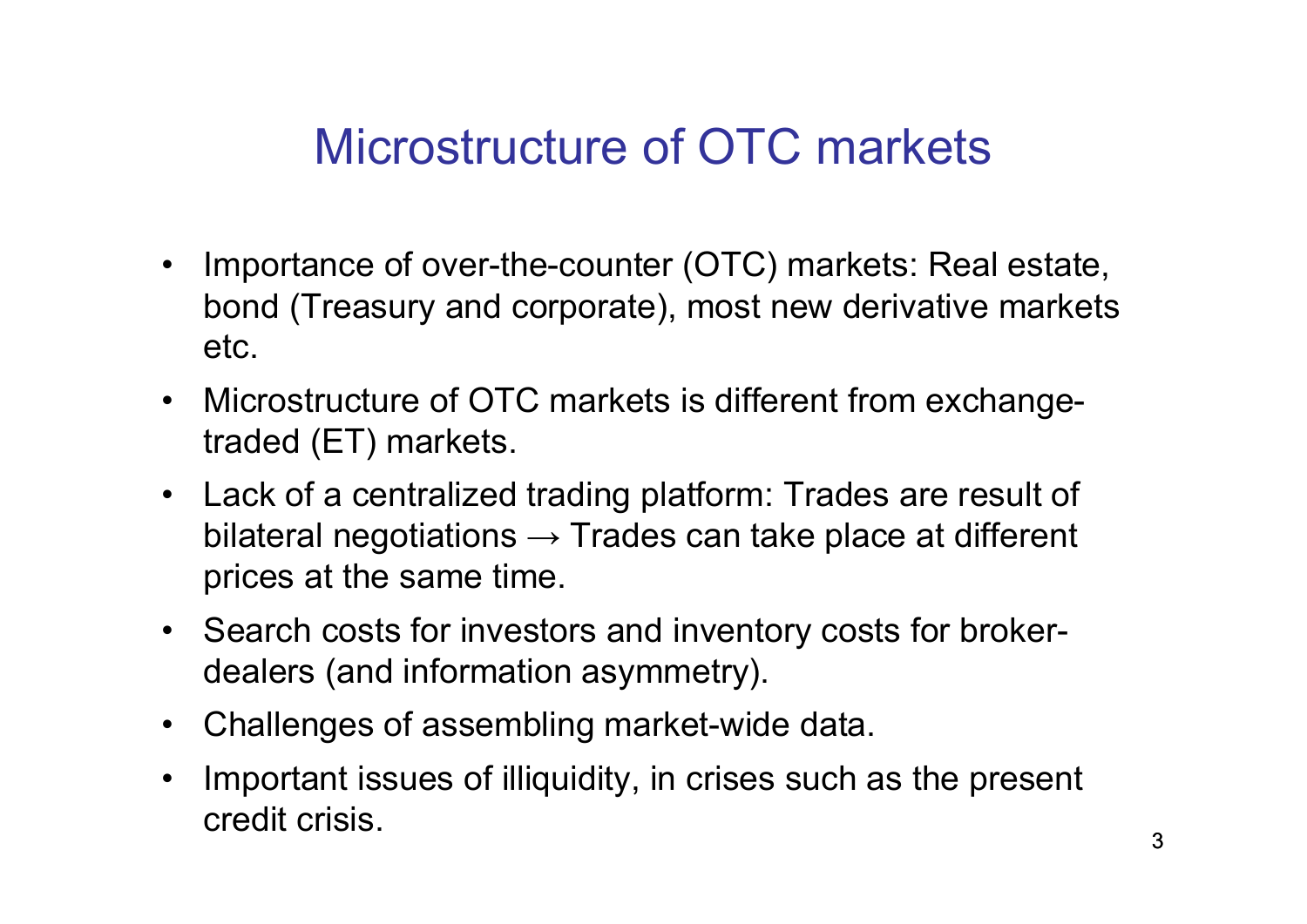#### Research Questions

- In the presence of search costs for traders and inventory costs for dealers: how are prices determined in an OTC market?
- What determines price dispersion effects, i.e., deviations between the transaction prices and their relevant marketwide valuation?
- How does price dispersion capture illiquidity in such markets?
- How is the "hit rate" the proportion of transactions within the average quoted bid-ask spread – related to illiquidity?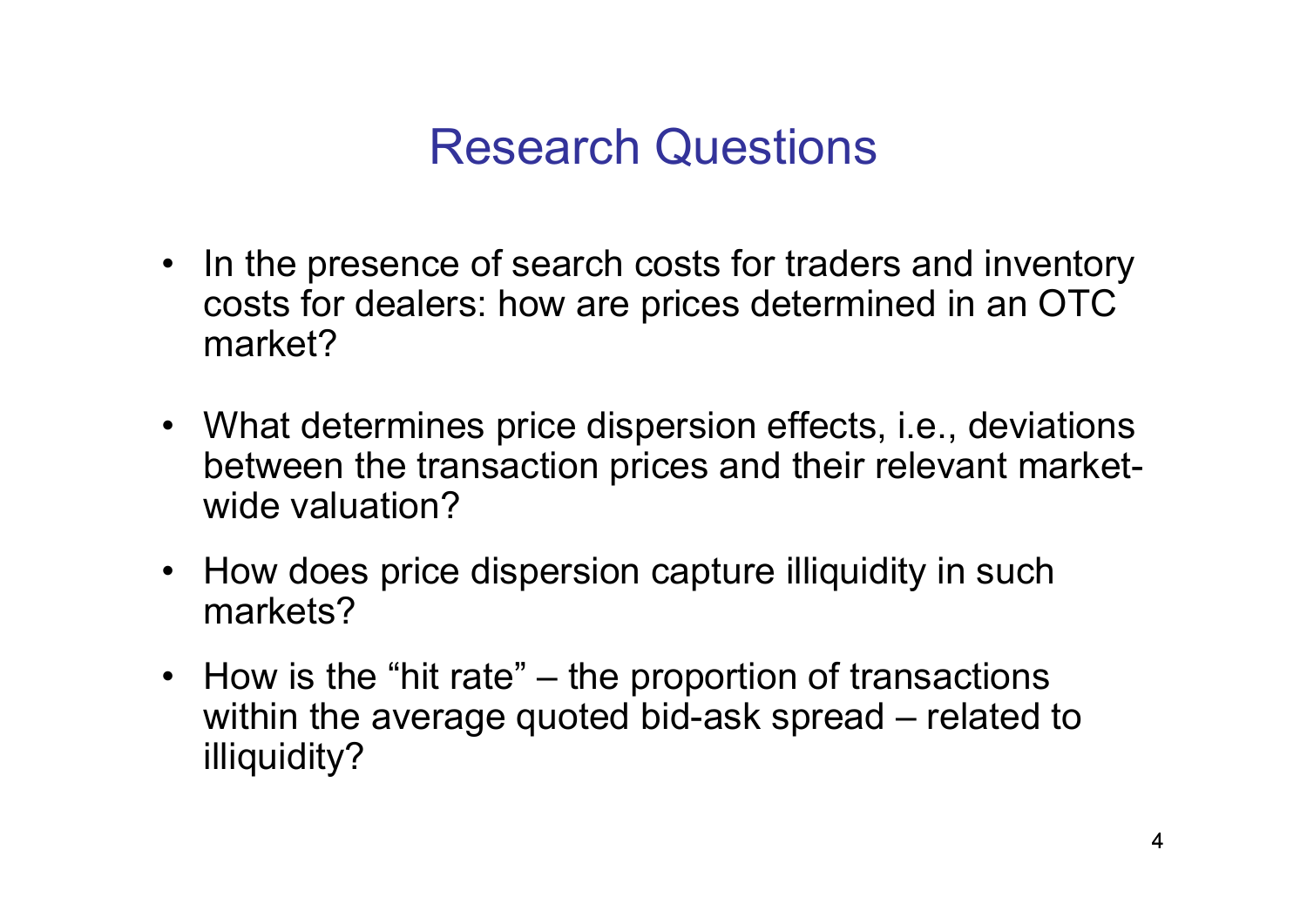### Literature Review

- Price quote determination in a inventory cost setting:
	- Garbade and Silber (1976, 1979), Garman (1976), Amihud and Mendelson (1980), Ho and Stoll (1980, 1983)
- Price determination in an asymmetric information setting:
	- Bagehot (1971), Glosten and Milgrom (1985), Kyle (1985)
- OTC markets:
	- Garbade and Silber (1976, 1979), Ho and Stoll (1980, 1983), Duffie et al. (2005, 2007)
- Liquidity effects in Corporate Bond Markets
	- Edwards et al. (2007), Chen et al. (2007), Mahanti et al. (2008)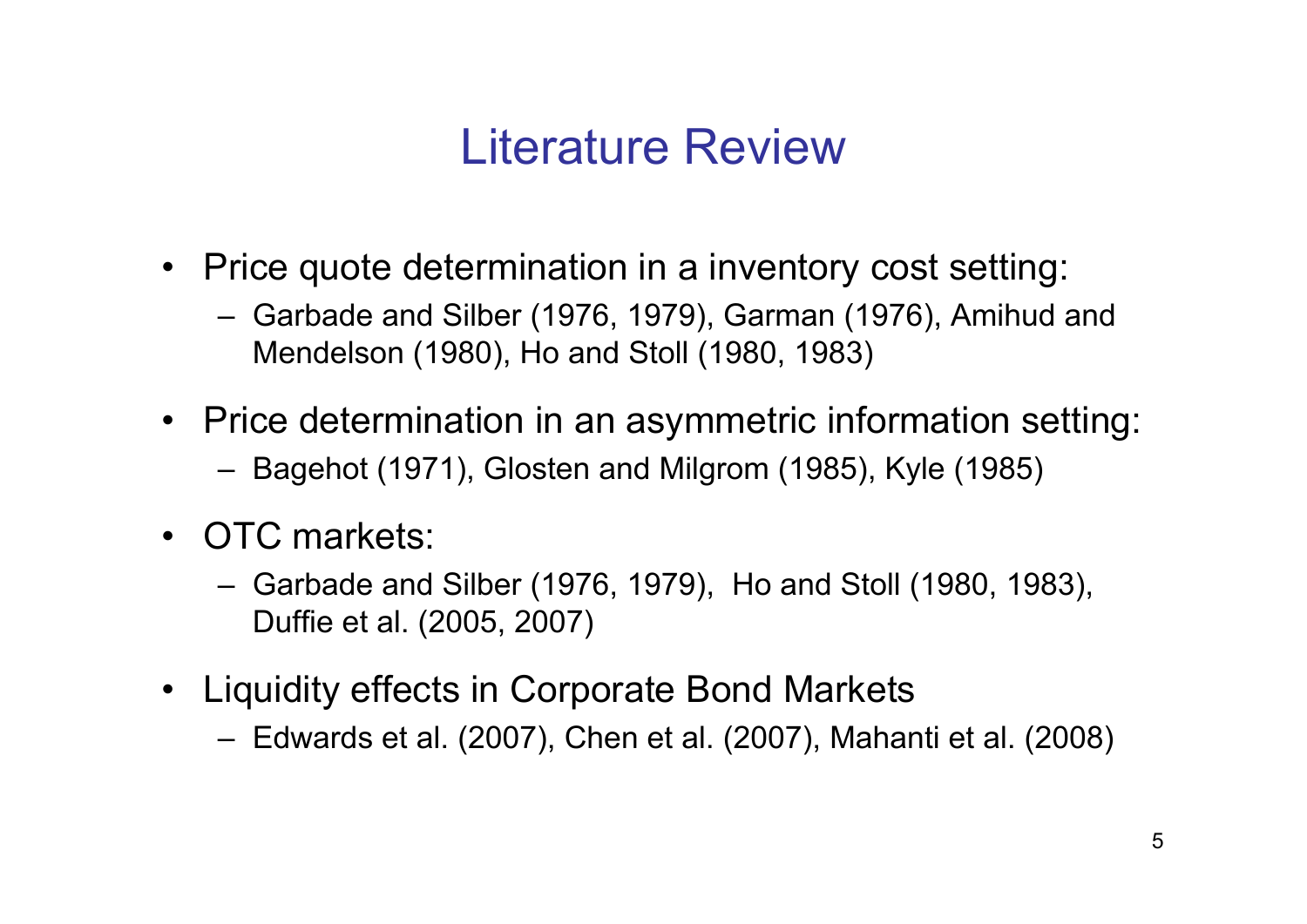# **Outline**

Research problem **Theoretical model** Data description **Results**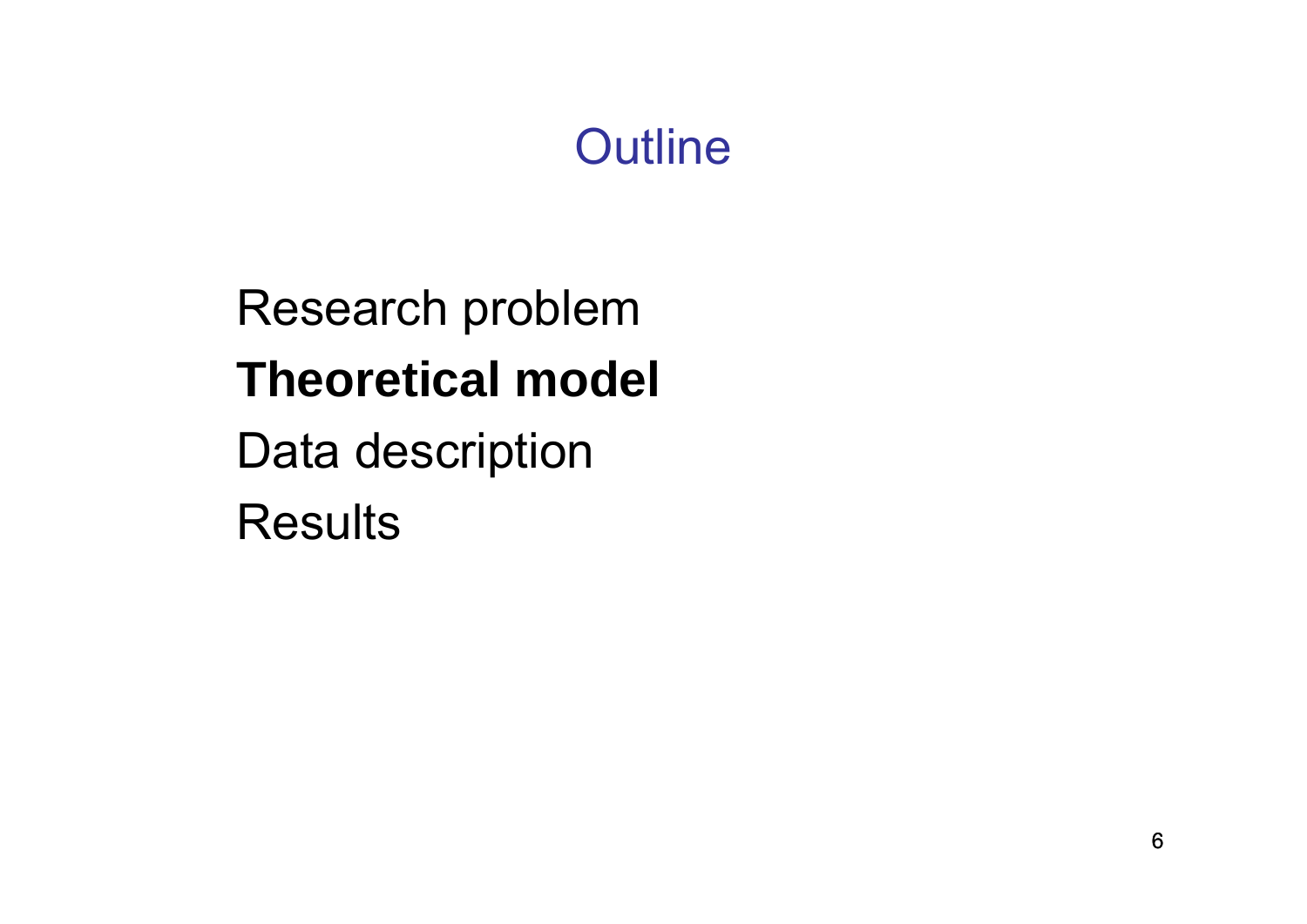#### Market Microstructure Model

- There are *i* assets*, i = 1,2…I,* and a continuum of dealers of measure *J*. *j* indexes the type of the agent
- Competitive dealers face inventory costs and quote bid and ask prices depending on their desired inventory levels.
- Several investors, who have exogenously given buying and selling needs, trade with the dealers.
- Investors have to directly contact dealers to observe their price quotes ("telephone market").
- Investors face search costs every time they contact a dealer, before they can trade.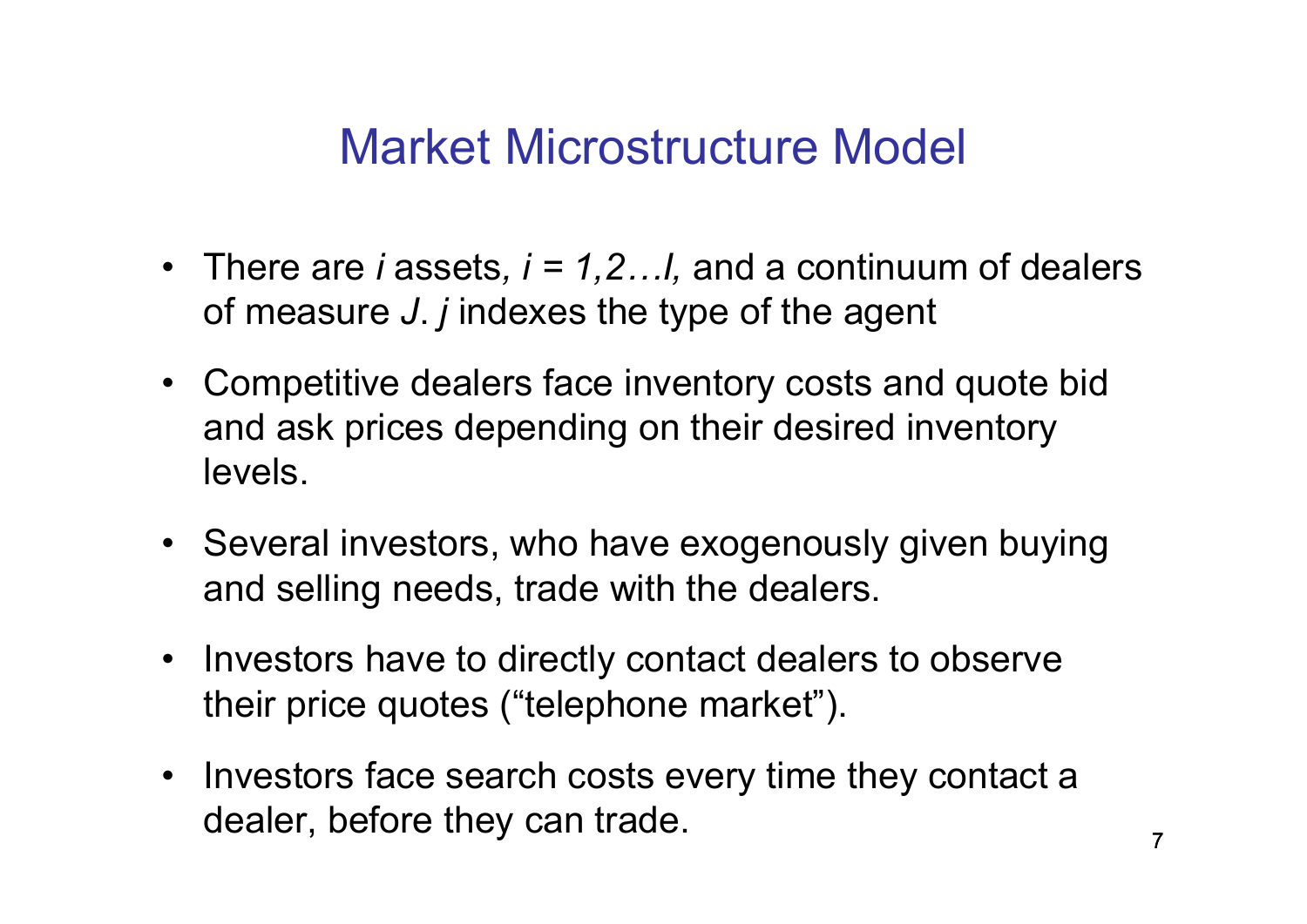## The Dealer's Decision

- •Denote by *si,j* the inventory of asset *i* with dealer of type *j*.
- $\bullet$  Each dealer faces inventory holding costs *H* that are convex in the absolute quantity held, given by *H = H(s)*. Independent across assets.
- $\bullet$  The marginal holding cost of adding a unit is approximated by *h = H'(s)*.
- $\bullet$ Each trade incurs a marginal transaction cost function  $f^a$  and  $f^b$
- $\bullet$ Since the dealership market is competitive:

*ask: p a i,j = mi,j + fa* (*h(si,j))* bid:  $\rho^b$  $\hat{m}_{i,j} = m_{i,j} - f^{\!\!b}(h(\bm{\mathrm{s}}_{i,j}))$ 

 $\bullet$ The market's expectation of the price of asset *i* is defined by  $m_i$  =  $E(m_i)$ .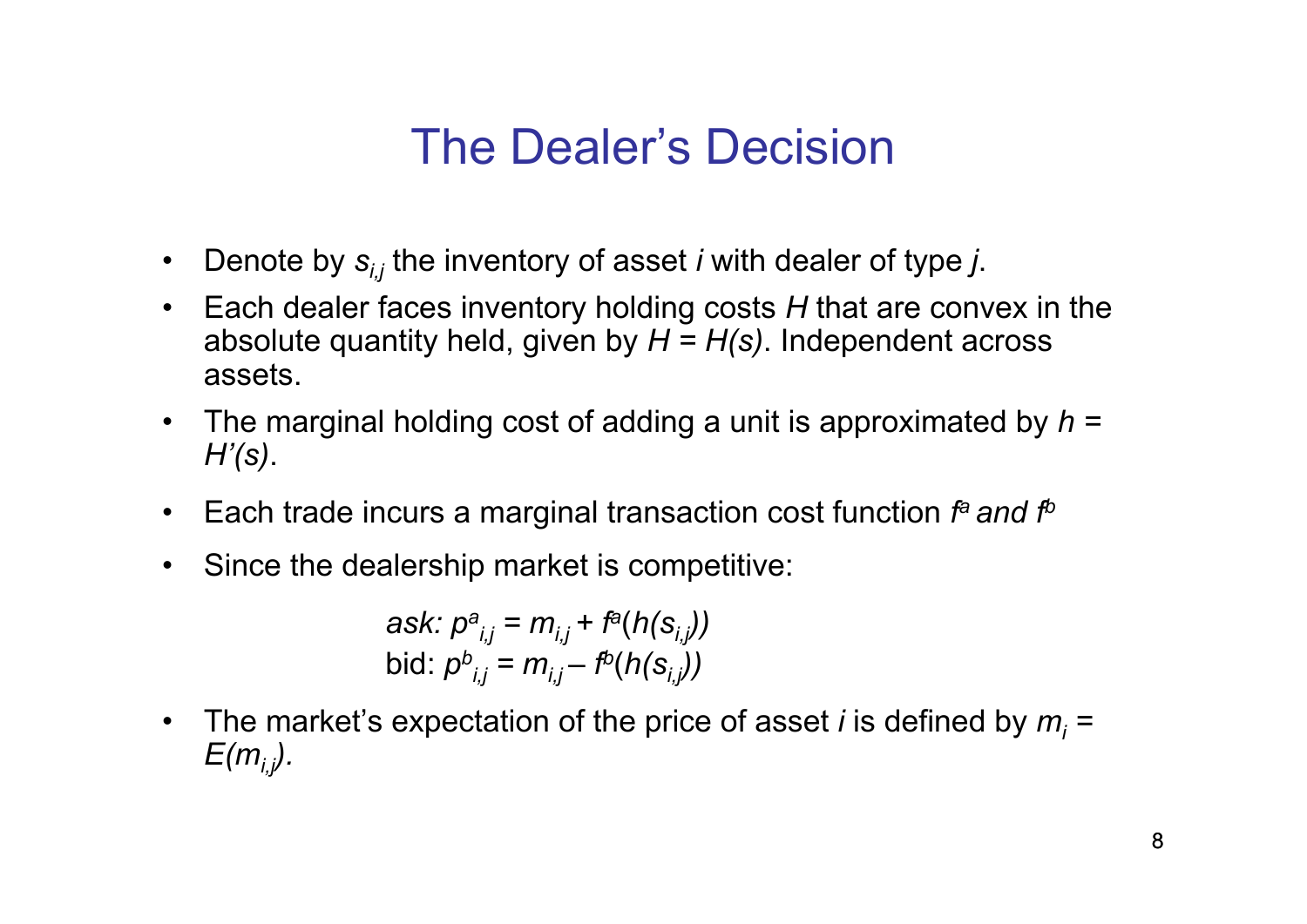### The Investor's Decision

- An investor wishes to execute a buy-trade of one (infinitesimal) unit.
- • The investor has contact with one dealer and is offered an ask price *pa,0*.
- $\bullet$  The investor faces search cost *c* for contacting an additional dealer; thus, she evaluates the marginal cost and benefit of doing so.
- $\bullet$  Garbade and Silber (1976) show that the investor will buy the asset at *pa,0* if this price is lower than his reservation price *p<sup>a</sup>\**.
- The reservation price solves:

$$
c = \int_0^{p^{a^*}} (p^{a^*} - x) g^a(x) dx
$$

where  $g^a$ *(.)* is the density function for the ask price when contacting an arbitrary dealer.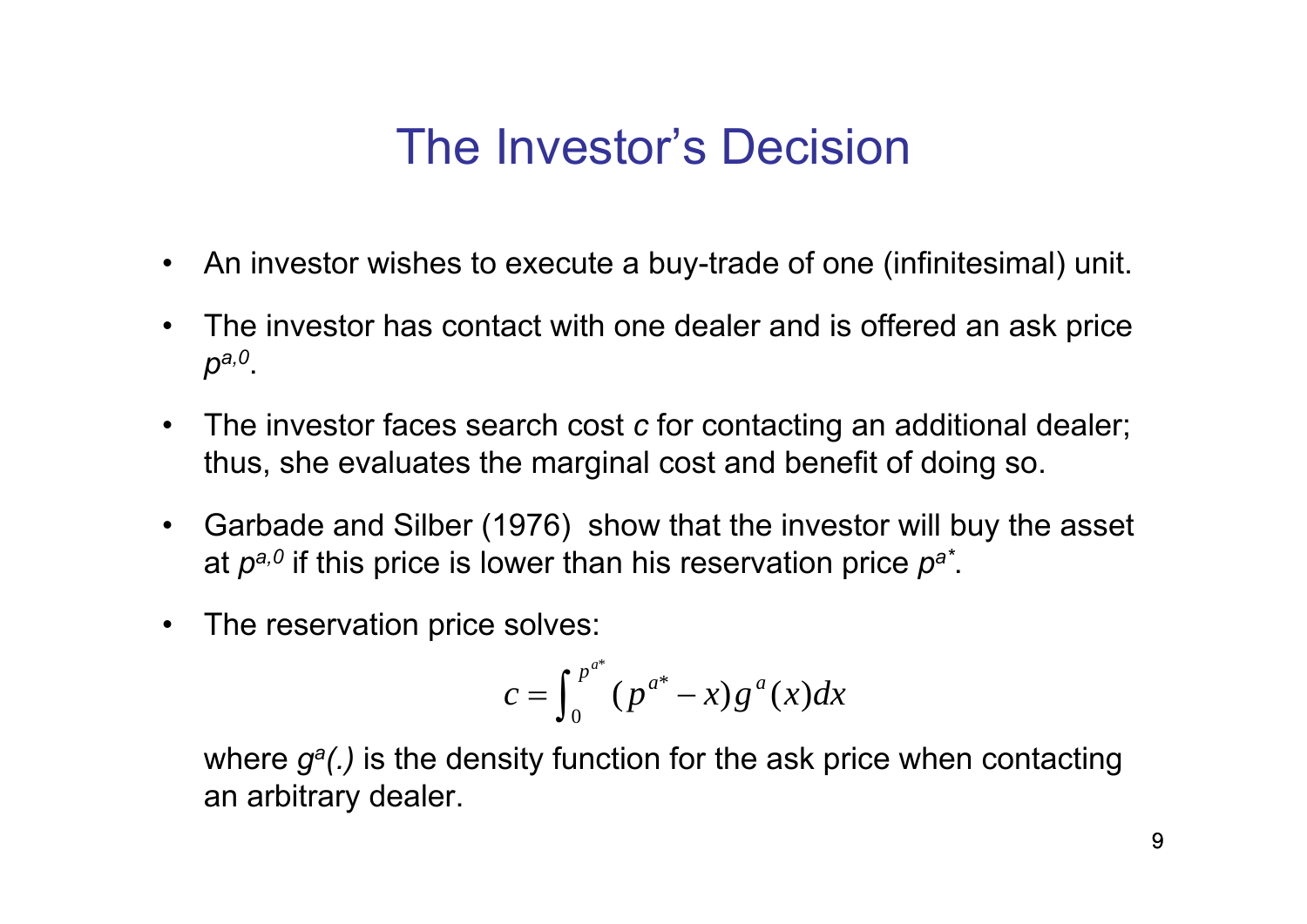## Price Dispersion and "Hit Rate"

- Assumption for inventory holding distribution:
	- Uniformly distributed with mean zero (zero net supply)
	- Support from –S to +S, independent across assets
- Assumption for cost functions:

*f a = γ – h(s) and fb <sup>=</sup> γ <sup>+</sup> h(s)*

• Assumption for the holding costs:

*H = αs2/4 → h = αs/2*

 $\bullet$ Assumption for the fixed trading cost:

*γ* <sup>=</sup> *αS/2*

 $\bullet$ Solving for the reservation prices for a trader gives:

$$
p^{a*} = m + (2caS)^{0.5}
$$
 and  $p^{b*} = m - (2caS)^{0.5}$ 

 $\bullet$  Ask and bid prices, when contacting a dealer are uniformly distributed with supports *[m; m+ <sup>α</sup>S]* and *[m; m-αS]*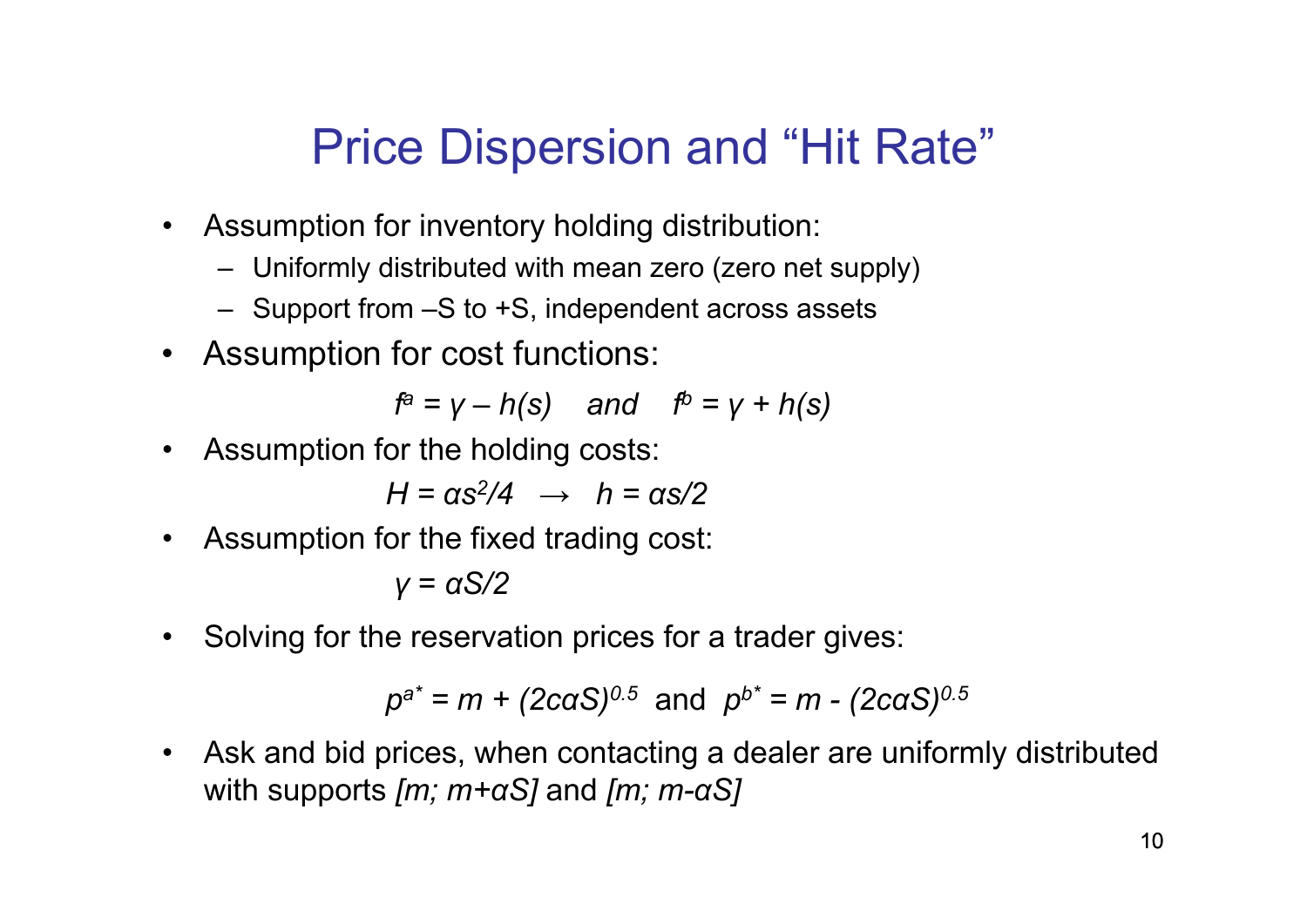# Graphical depiction of solution – zero net inventory

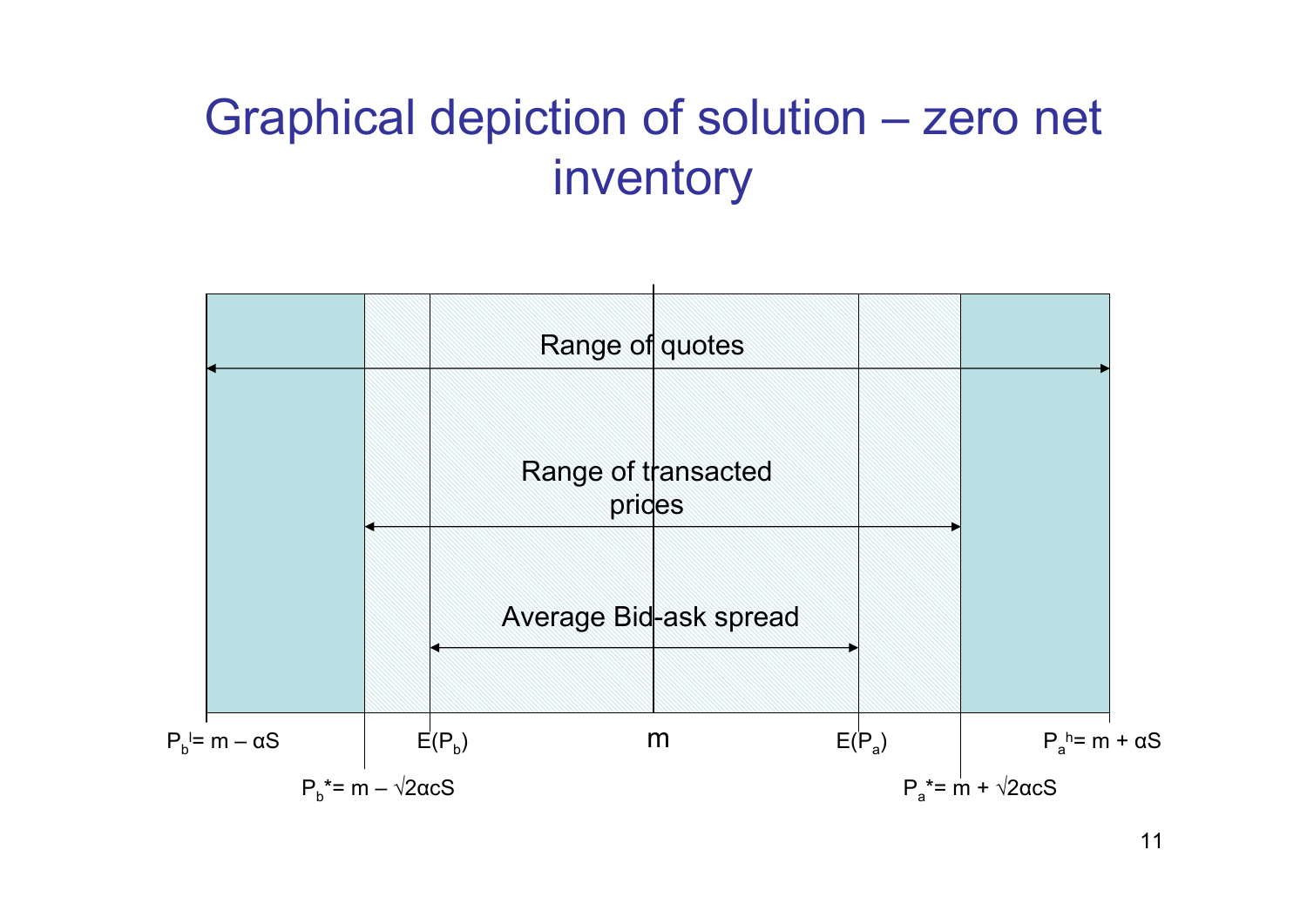#### Price Dispersion and "Hit Rate"

• Based on this setup, the dispersion of transacted prices *p k* from the market's valuation, *m,* have a mean zero and variance equal to:

$$
E(p_k-m)^2 = \begin{cases} (2/3) \cos \text{if } c \le \alpha s/2\\ (1/3) \alpha^2 s^2 \text{ if } c > \alpha s/2 \end{cases}
$$

• Percentage of trades that fall within the median quote (hit-rate) can be derived:

$$
HR = \begin{cases} 50\% & \text{if } c > \alpha S/2\\ \frac{\sqrt{\alpha} S}{2\sqrt{2c}} & \text{if } \alpha S/8 \le c \le \alpha S/2\\ 100\% & \text{if } c < \alpha S/8 \end{cases}
$$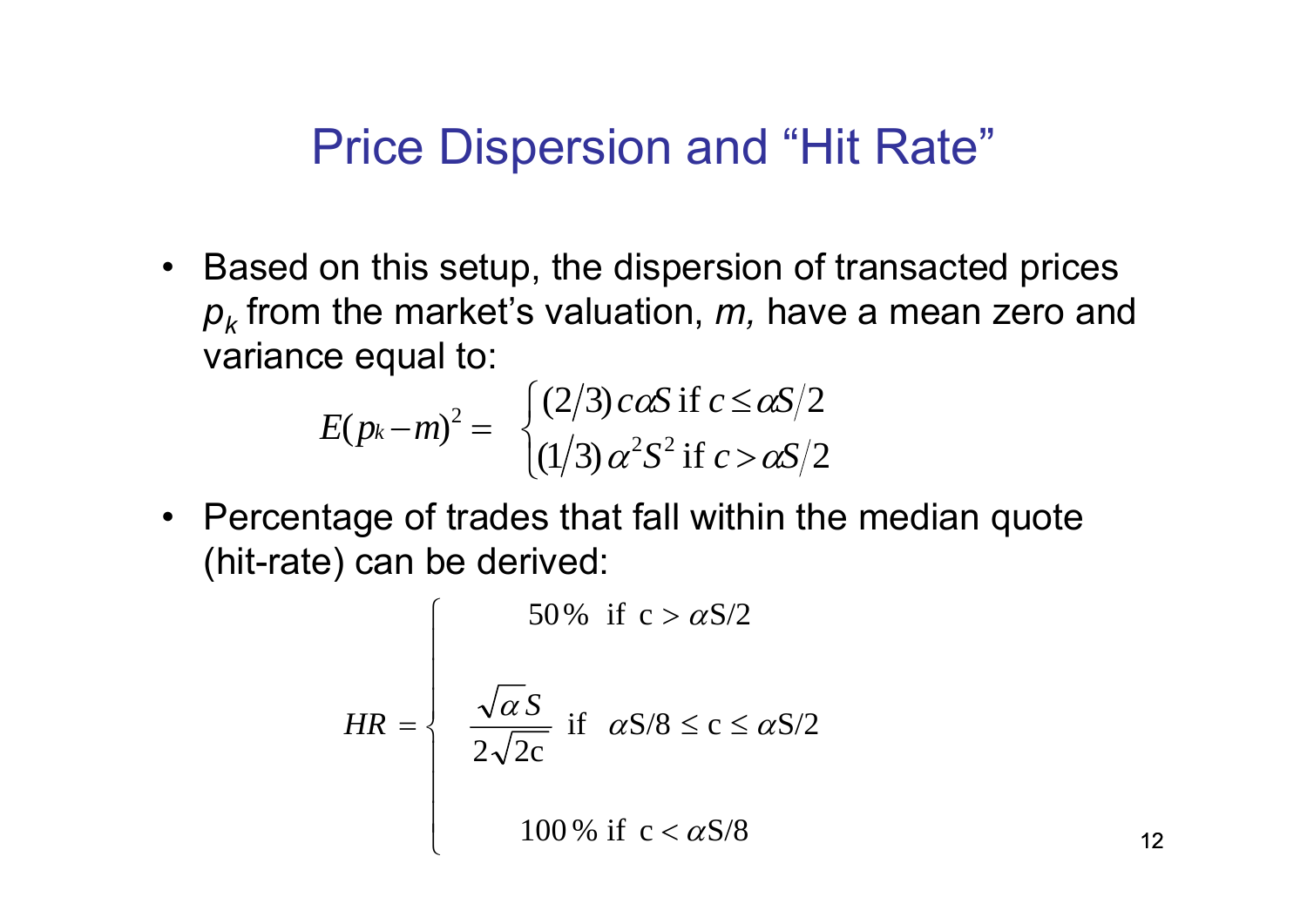## Liquidity Measure

 $\bullet$  Based on the model we propose the following new liquidity measure for bond *i* on day *t*:

$$
d_{i,t} = \sqrt{\frac{1}{\sum_{j=1}^{N_{i,t}} V_{i,j,t}} \cdot \sum_{j=1}^{N_{i,t}} (p_{i,j,t} - m_{i,t})^2 \cdot V_{i,j,t}}
$$

- where *Ni,t* … number of transactions, for bond *i* on day *t*  $\bm{p}_{i,j,t}$  … transaction price for  $j$  = 1 to  $\bm{N}_{i,t_i}$  for bond *i* on day  $t$ *Vi,j,t* … trade volume *j = 1 to Ni,t,*for bond *i,* trade *j,* on day *t mi,t* … market-wide valuation, for bond *i* on day *t*
- $\bullet$  Intuition behind the measure: Sample estimate of the price dispersion using all trades within a day.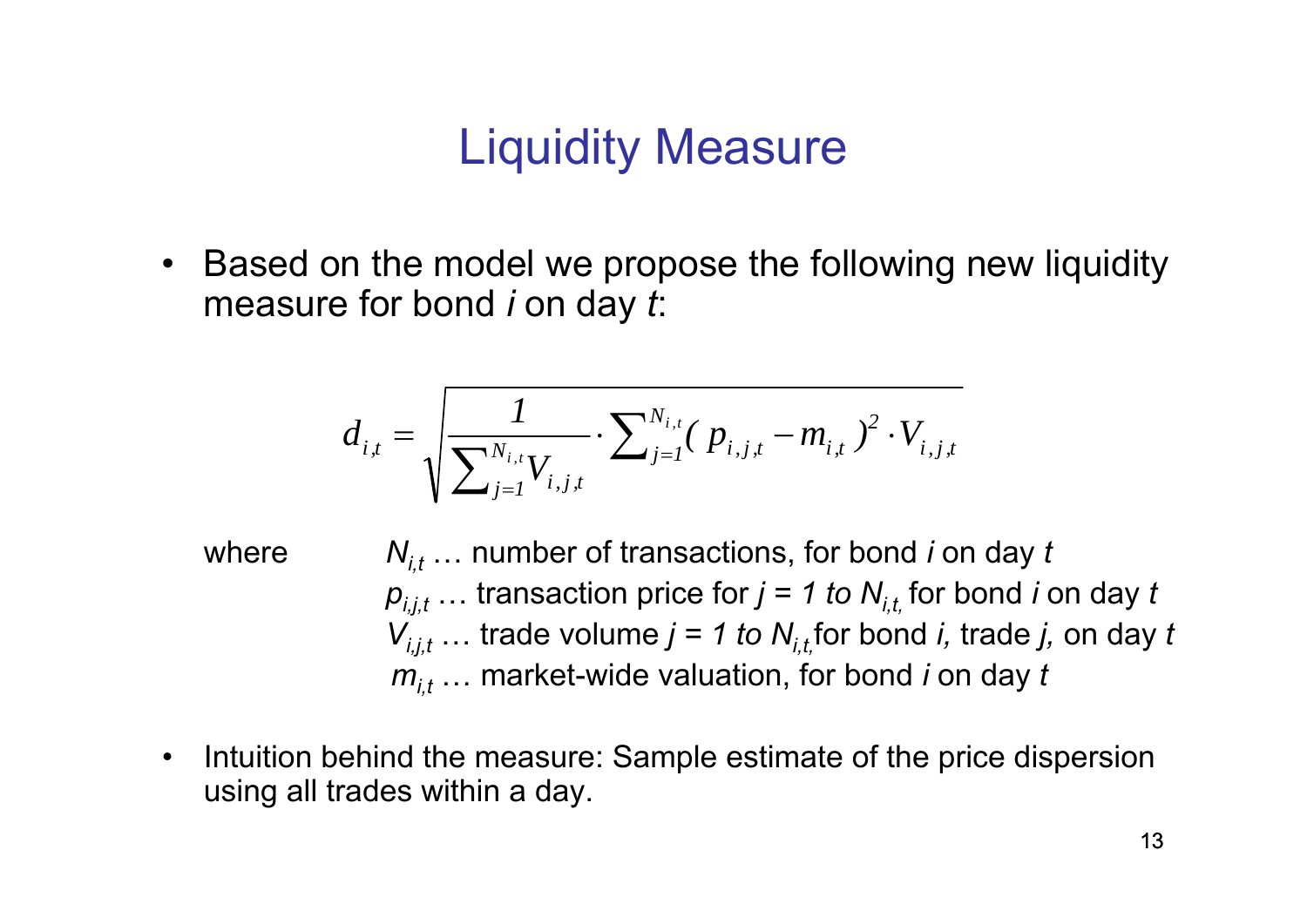# **Outline**

Research problem Theoretical model **Data description Results**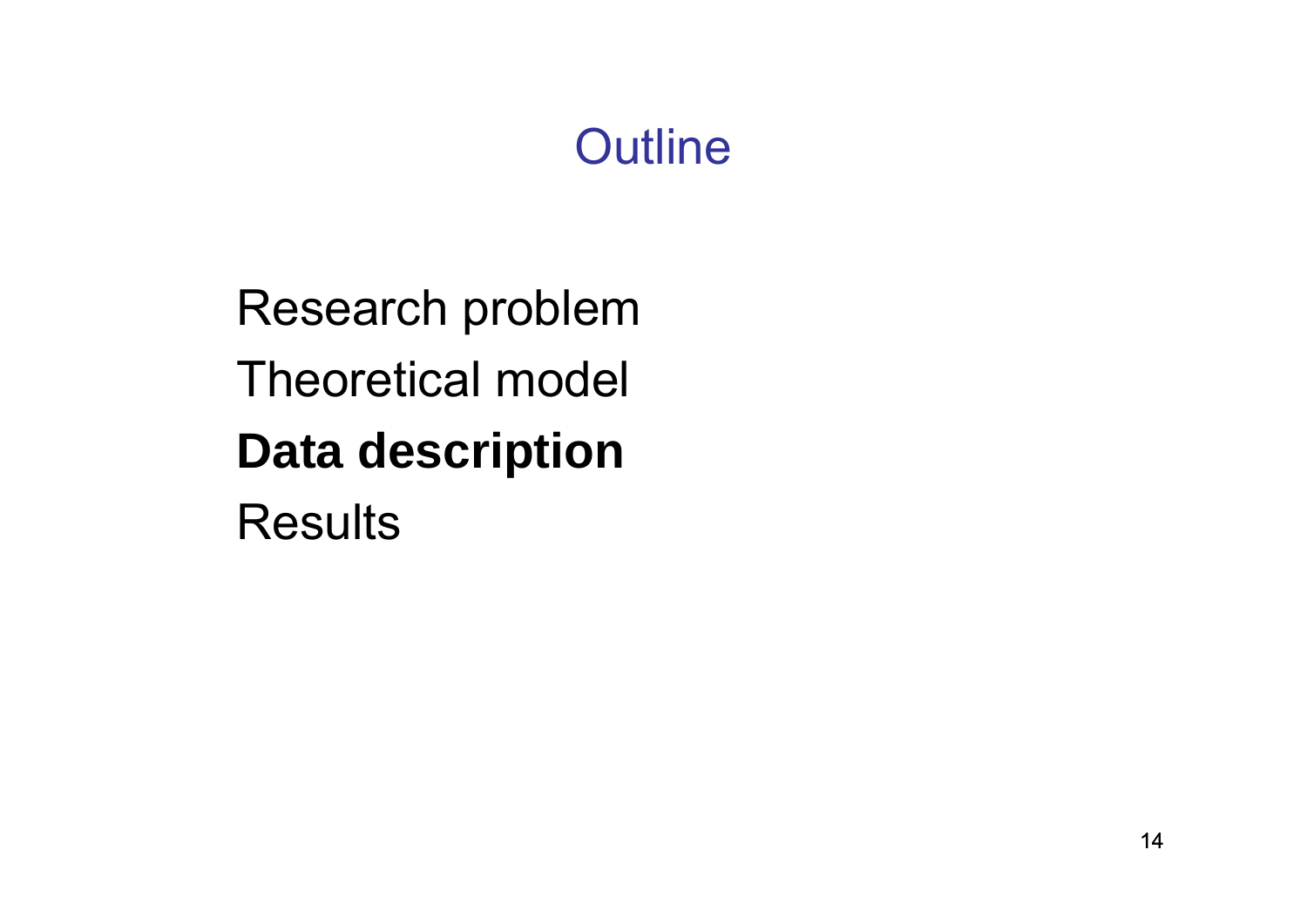#### Data for the Present Study

- $\bullet$ Time period: October 2004 to October 2006
- $\bullet$  US bond market data from three sources:
	- TRACE: all transaction prices and volumes
	- Markit: average market-wide valuation each trading day
	- Bloomberg: closing bid/ask quotes at the end of each trading day
	- Bloomberg: bond characteristics
	- $\rightarrow$  1,800 bonds with 3,889,017 transactions:
		- Dollar denominated
		- Fixed coupon or floating rate
		- Bullet or callable repayment structure
		- Issue rating from Standard & Poor's, Moody's or Fitch
		- Traded on at least 20 days in the selected time period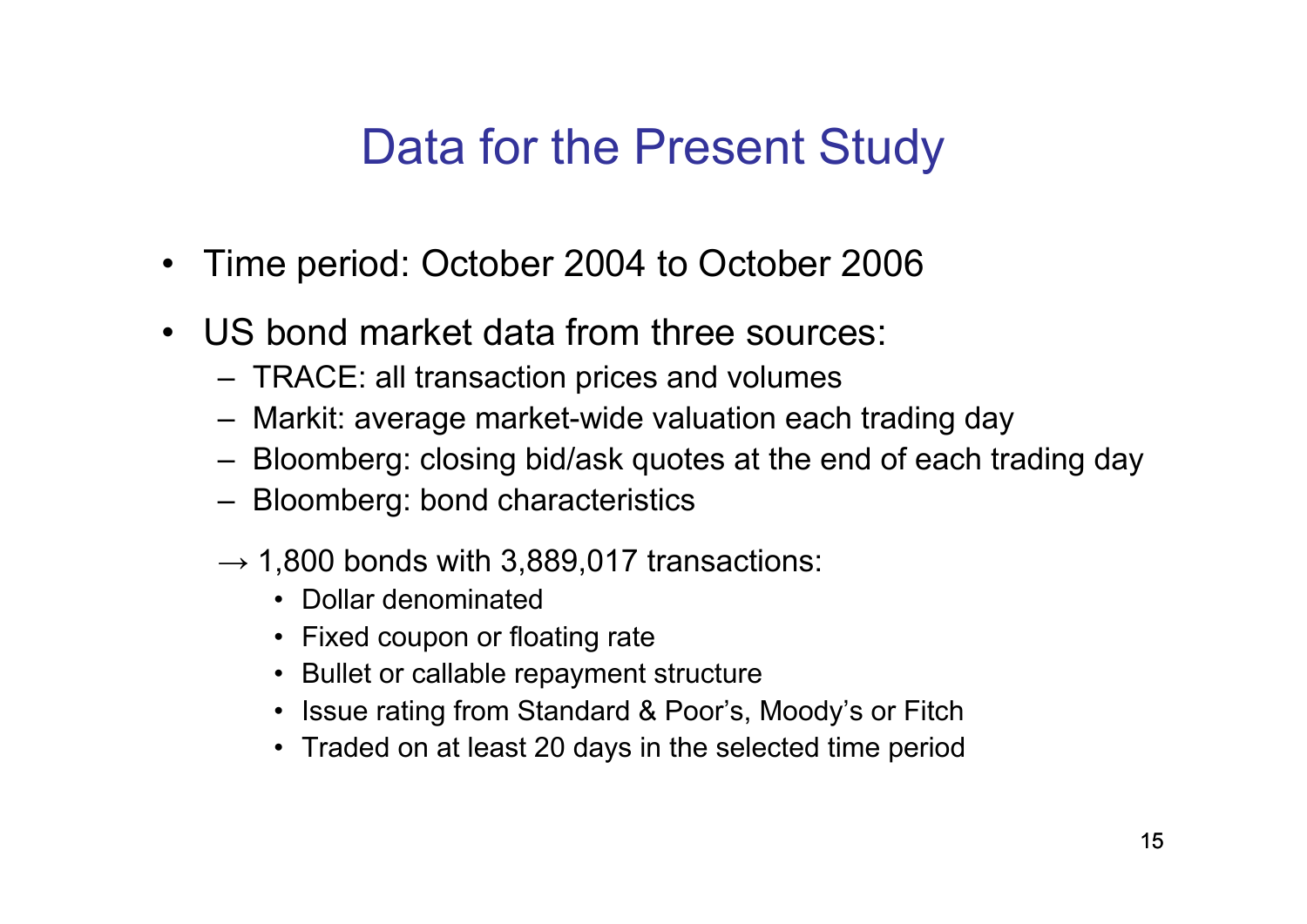#### Data for the Present Study

- Selected bonds represent:
	- 7.98% of all US corporate bonds
	- 25.31% (i.e., \$1.308 trillion) of the total amount outstanding
	- 37.12% of the total trading volume
- Available bond characteristics:
	- Coupon, maturity, age, amount issued, issue rating, and industry
- Available trading activity variables:
	- trade volume, number of trades, bid-ask spread and depth (i.e., number of major dealers providing information to Markit)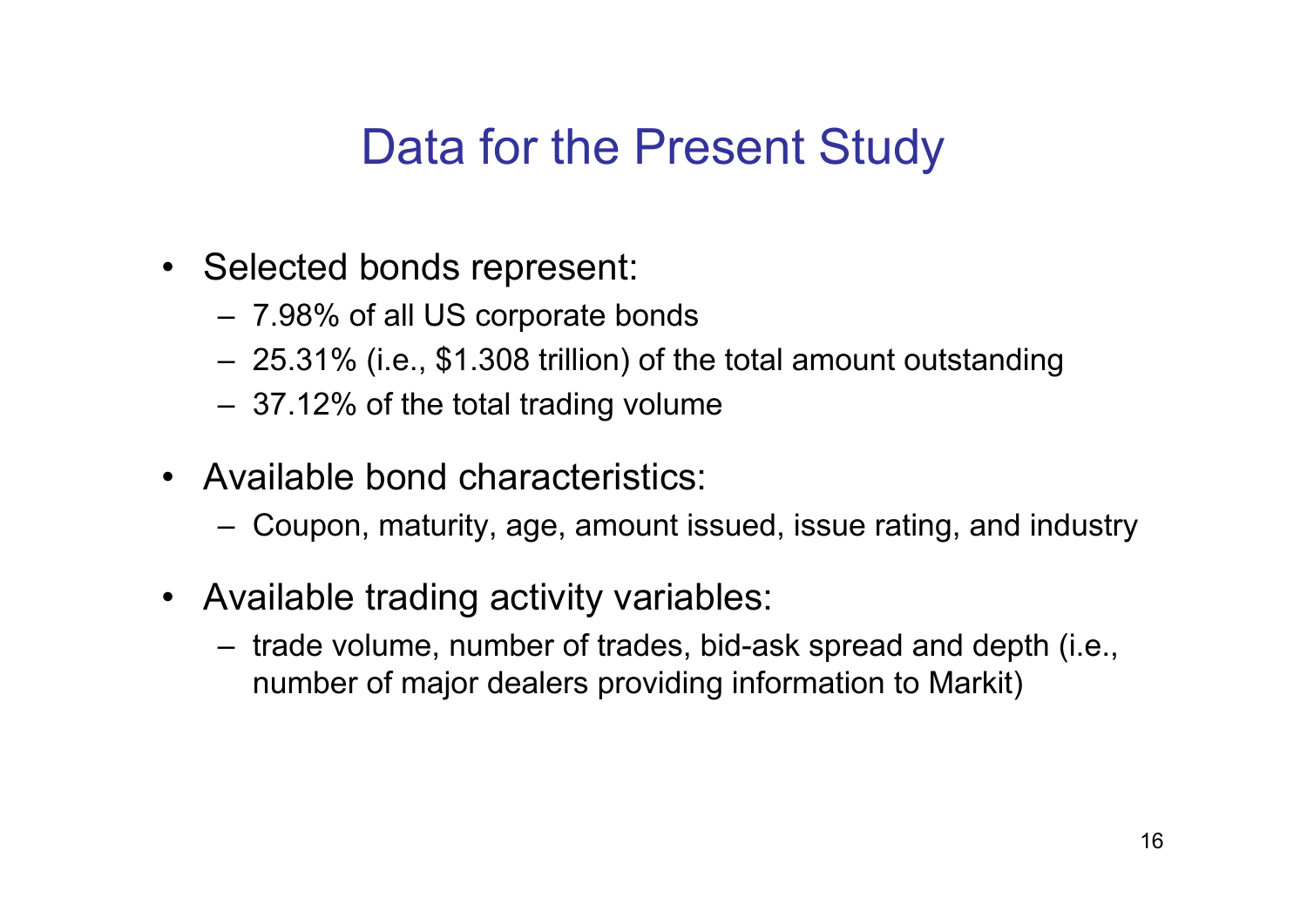#### Data for the Present Study

• Trading frequencies:

| Days per year | 10/2004 to 10/2005 | 10/2005 to 10/2006 |  |
|---------------|--------------------|--------------------|--|
| > 200         | 411                | 392                |  |
| $151 - 200$   | 309                | 369                |  |
| $101 - 150$   | 236                | 322                |  |
| $51 - 100$    | 221                | 222                |  |
| $\leq 50$     | 444                | 459                |  |
| Total # bonds | 1621               | 1704               |  |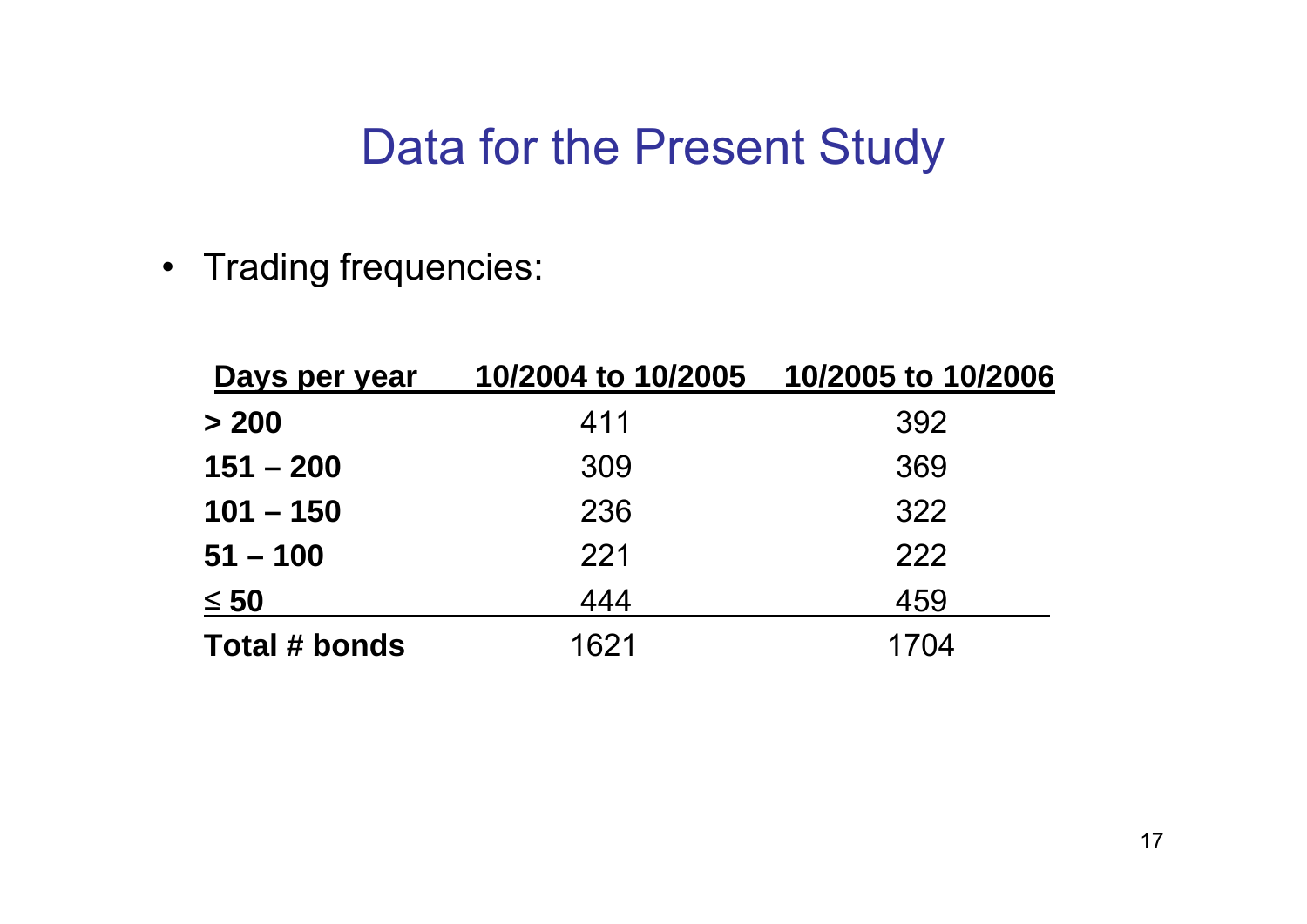# **Outline**

Research problem Theoretical model Data description **Results**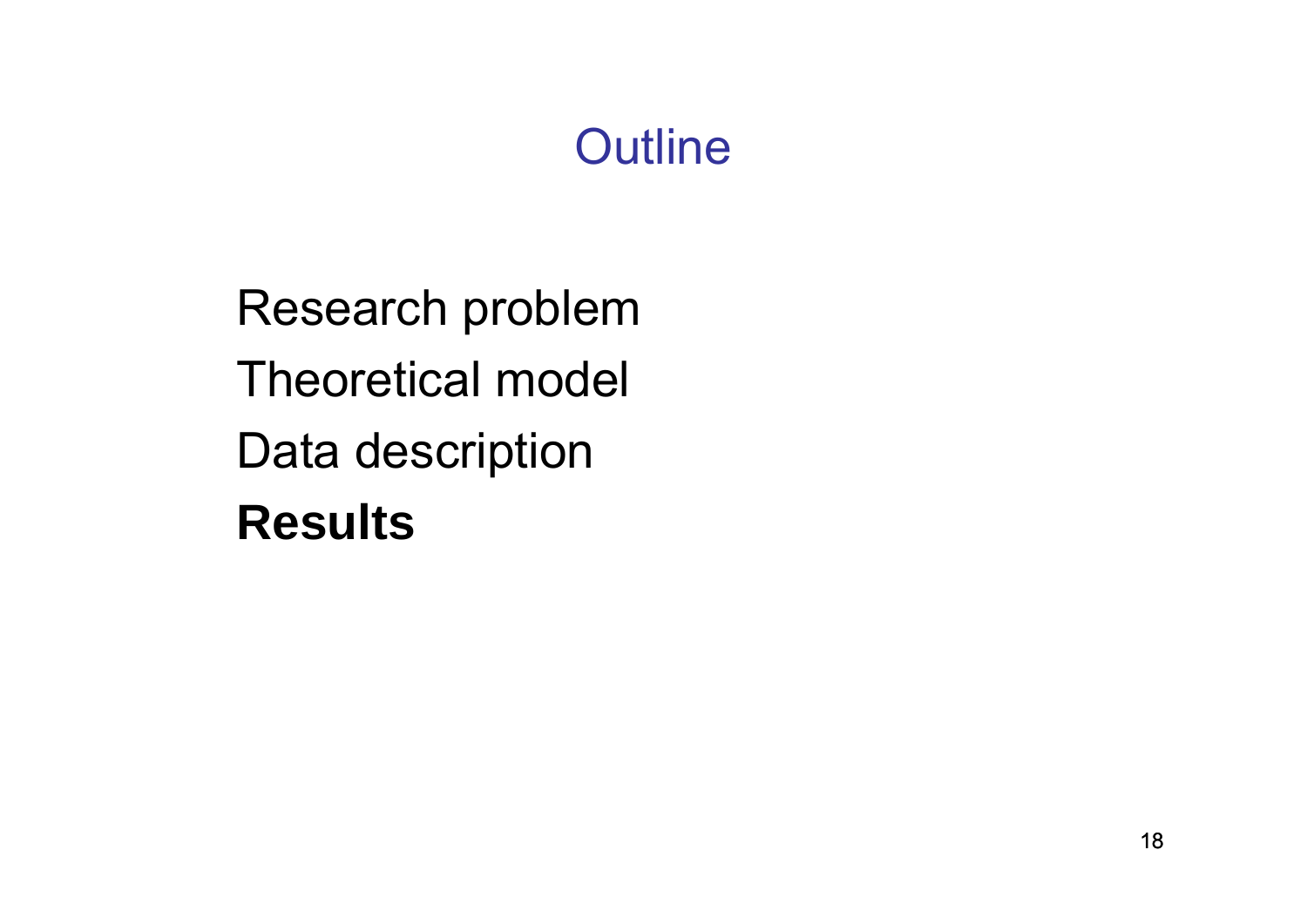# Empirical Results – Market Level Analysis

- Volume-weighted average difference between TRACE prices and respective Markit quotations is 4.88 bp with a standard deviation of 71.85 bp  $\rightarrow$  no economically significant bias.
- Price dispersion measure (i.e. root mean squared difference) is 49.94 bp with a standard deviation of 63.36 bp.
- Market-wide average bid-ask spread is only 35.90 bp with a standard deviation of 23.73 bp.
- Overall, we find significant differences between TRACE prices and Markit composite that cannot be simply explained by bid-ask spreads or trade time effects.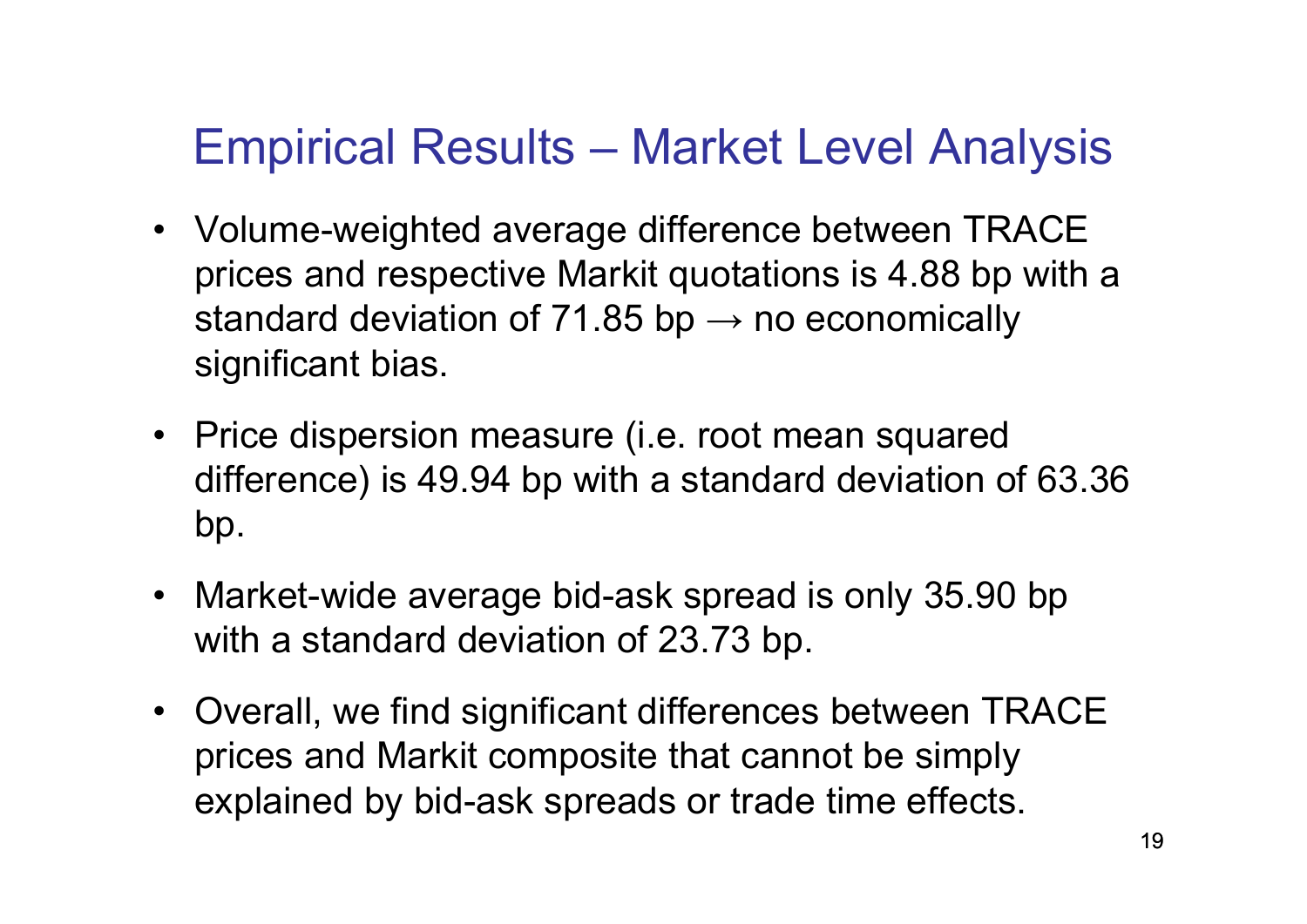## Empirical Results – Bond Level Analysis

- At the individual bond level, we relate our liquidity measure to bond characteristics and trading activity variables to show its relation to liquidity.
- We employ cross-sectional linear regressions using time-weighted averages of all variables.
- We present results based on the whole time period, as well as based on each available quarter (2004 Q4 to 2006 Q3).
- To further validate the results, we analyze the explanatory power of our liquidity measure in predicting established estimators of liquidity  $\rightarrow$  Amihud ILLIQ measure.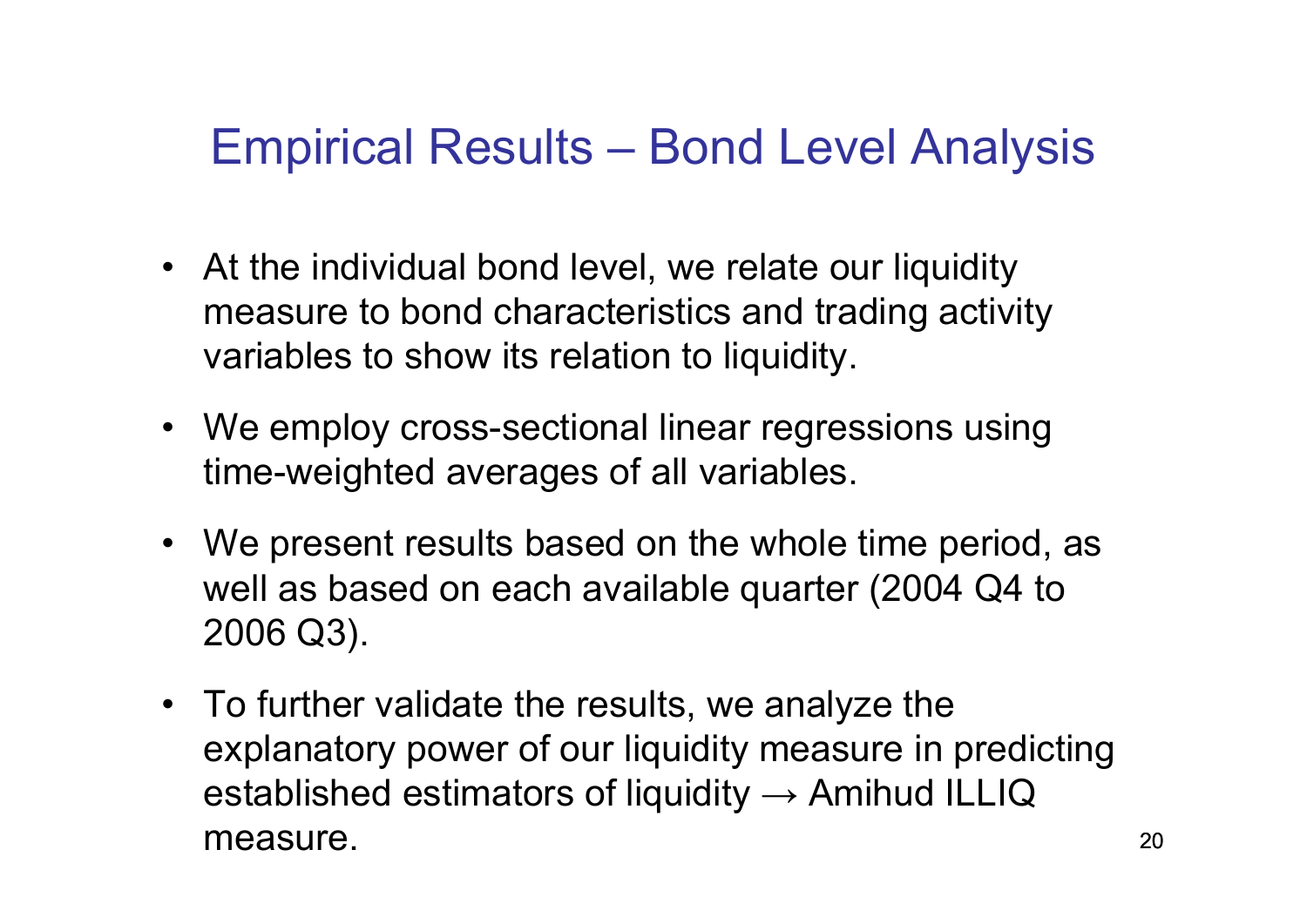#### Empirical Results – Bond Level Analysis

• Cross-sectional regressions with the new price dispersion measure as dependent variable:

|                      | 2004 Q4     | 2006 Q3     | <b>Overall</b> |
|----------------------|-------------|-------------|----------------|
| <b>Constant</b>      | 231.732***  | 167.760***  | 187.648***     |
| <b>Maturity</b>      | $2.576***$  | $1.453***$  | $1.840***$     |
| <b>Amount Issued</b> | $-5.597***$ | $-3.710***$ | $-3.060***$    |
| Age                  | $3.849***$  | $1.242***$  | $2.064***$     |
| <b>Rating</b>        | $2.090***$  | $1.096***$  | $1.254***$     |
| <b>Bid-Ask</b>       | $0.237***$  | $0.544***$  | $0.568***$     |
| <b>Trade Volume</b>  | $-7.963***$ | $-6.023***$ | $-8.458***$    |
| R <sup>2</sup>       | 44.9%       | 49.3%       | 61.5%          |
| <b>Observations</b>  | 1270        | 1513        | 1800           |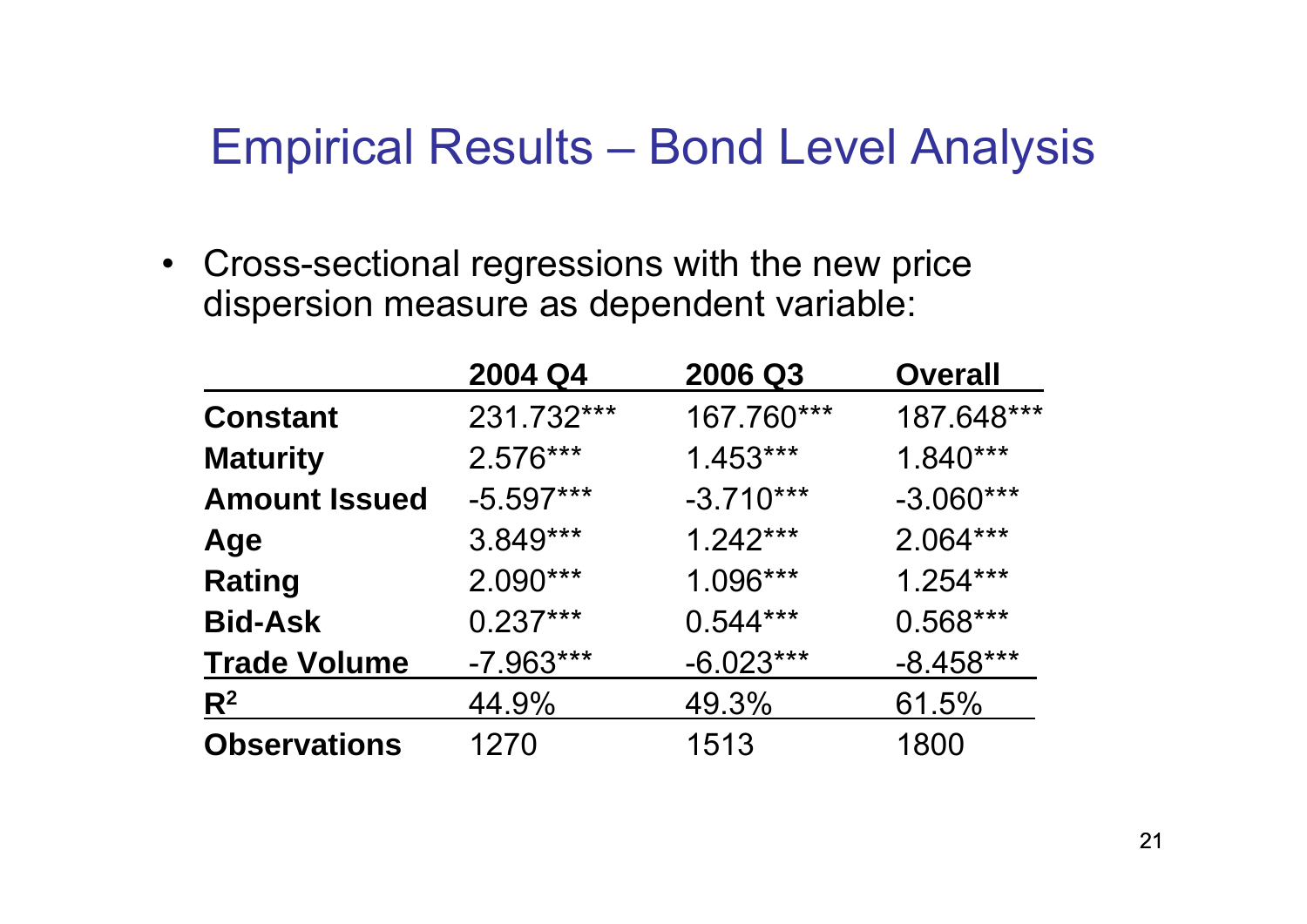## Empirical Results – Bond Level Analysis

- To validate these results, we compare the new measure to established estimators of liquidity in the literature.
- One important approach to measure liquidity is through the price impact of trading. A popular (and intuitive) measure was introduced by Amihud quantifying the effect of trading on price changes.
- $\bullet$  Cross-sectional univariate regressions with the Amihud measure as dependent variable:

|                         | 2004 Q4      | 2006 Q3      | <b>Overall</b> |
|-------------------------|--------------|--------------|----------------|
| <b>Constant</b>         | $-18.192***$ | $-18.377***$ | $-17.932***$   |
| <b>Price Dispersion</b> | $0.021***$   | $0.027***$   | $0.025***$     |
| $R^2$                   | $22.0\%$     | <b>27.3%</b> | 31.3%          |
| <b>Observations</b>     | 1169         | 1426         | 1800           |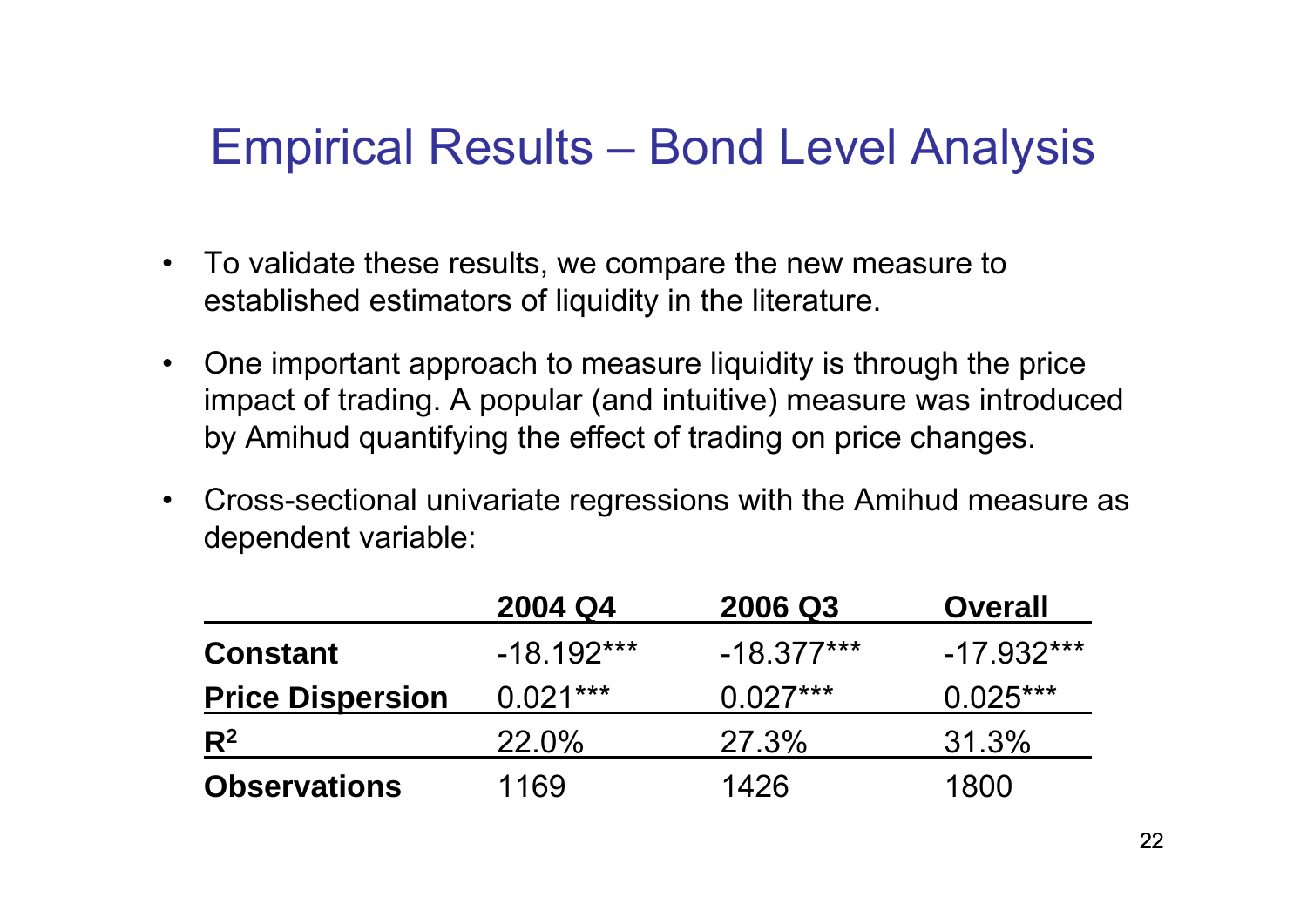## Empirical Results – Hit Rate Analysis

- • Many studies use bid-ask quotations (or mid quotes) as proxies for traded prices. Our data set allows us to validate this assumption.
- The hit-rate for the TRACE price is 51.37% (i.e., in these cases, the traded price lies within the bid and ask quotation)
- $\bullet$ Deviations are symmetric  $\rightarrow$  50.12% are lower than the bid and 49.88% are higher than the ask.
- Even the hit rate of the Markit quotation (58.59%) is quite low.
- $\bullet$  Overall, we find that deviations of traded prices from bid-ask quotations are far more frequent than assumed by most studies.